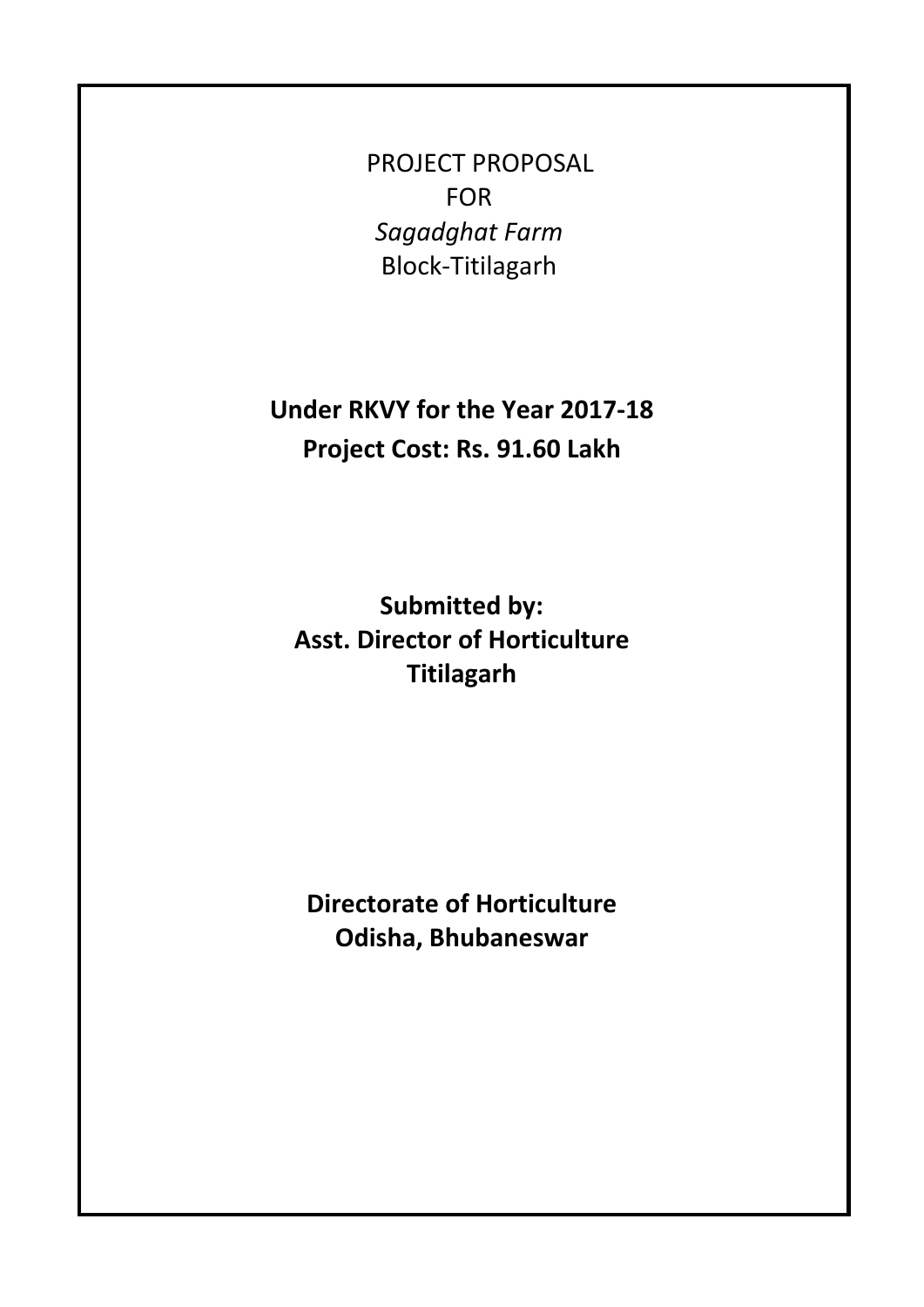### **EXECUTIVE SUMMARY**

| <b>Name of the Project</b> |                                       | Development of Saradghat Farm, Titilagarh                                  |                                                |                      |  |
|----------------------------|---------------------------------------|----------------------------------------------------------------------------|------------------------------------------------|----------------------|--|
| <b>Implementing Agency</b> |                                       | Directorate of Horticulture, Odisha,<br>Bhubaneswar though ADH Titilagarh. |                                                |                      |  |
|                            | <b>Name and address of executants</b> |                                                                            | Assistant Director of Horticulture, Titilagarh |                      |  |
| SI.<br>No.                 | <b>Proposed Work</b>                  | Qnty.                                                                      | Norm to be<br>followed                         |                      |  |
| $\mathbf{1}$               | <b>Construction of Boundary Wall</b>  | 1100rmt                                                                    | 52.8                                           | <b>PWD</b>           |  |
| $\overline{2}$             | Construction of Shadenet<br>House     | 1000 Sqm.                                                                  | 7.1                                            | <b>MIDH</b>          |  |
| 3                          | <b>Construction of Poly House</b>     | 500 Sqm.                                                                   | 5.3                                            | <b>MIDH</b>          |  |
| 4                          | <b>Repair of Poly House</b>           | 120 Sqm.                                                                   | $\mathbf{1}$                                   | <b>MIDH</b>          |  |
| 5                          | New Bore well with motors             | LS                                                                         | 5                                              | As per Govt.<br>Norm |  |
| 6                          | <b>Construction Training centre</b>   | <b>LS</b>                                                                  | 10                                             | <b>PWD</b>           |  |
| $\overline{7}$             | Road development (Main<br>Road)       | 200 Rmt.                                                                   | 5                                              | <b>PWD</b>           |  |
| 8                          | Road development (Sub path)           | 500 Rmt.                                                                   | $\overline{2}$                                 | <b>PWD</b>           |  |
| 09                         | Purchases of farm implements          | <b>LS</b>                                                                  | $\overline{2}$                                 | Agriculture          |  |
| 10                         | <b>Construction of Overhead tank</b>  | LS                                                                         | 0.5                                            | <b>PWD</b>           |  |
| <b>Total</b>               |                                       |                                                                            | 90.7                                           |                      |  |
|                            | Contingency (1%)                      |                                                                            | 0.9                                            |                      |  |
| <b>G. Total</b>            |                                       |                                                                            | 91.60                                          |                      |  |

**(Rupees Ninety One Lakh and Sixty thousand) only**

- **Source of fund :** RKVY
- **Project cost :** Rs. 91.60 Lakh

**Project duration :** 2 years

| Total |         | $: 91.60$ Lakh           |
|-------|---------|--------------------------|
|       | 2018-19 | : Rs. 81.60 Lakh         |
|       |         | 2017-18 : Rs. 10.00 Lakh |
|       |         |                          |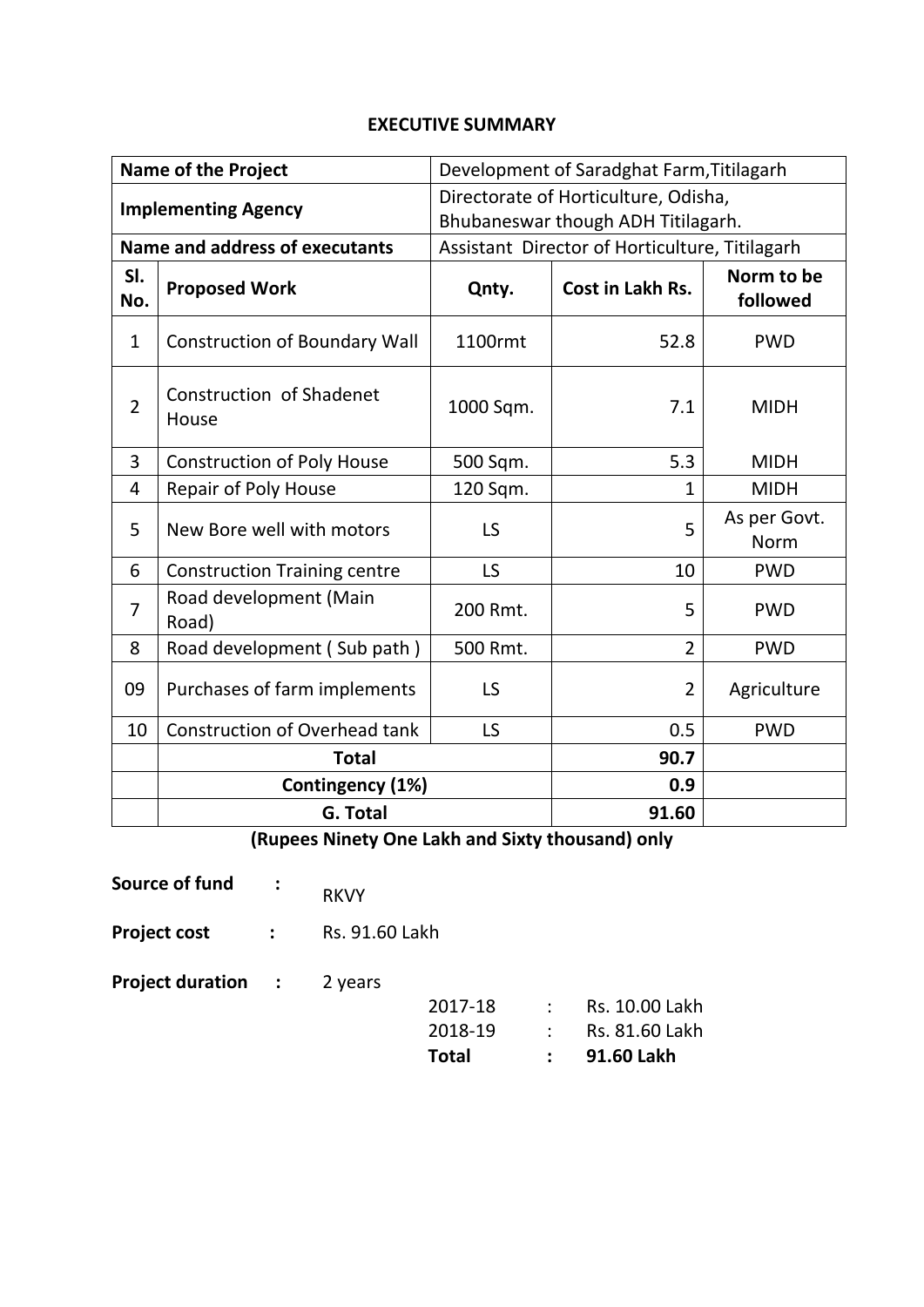#### **1. CONTEXT / BACK GROUND**

The Sagadghat farm or nursery is situated in Titilagarh block of Titlagarh subdivision in Bolangir district. As Titlagarh subdivision is hot and dry area, the irrigation component for development of Horticulture farm or nursery is very critical. As all our farm or nurseries are given importance for production of quality planting material, the presence of good variety of mother plants of different fruit crops are also very important . A large number of quality planting materials can be produced and farmers can get all good quality planting materials. Hence it is highly essential to develop the farm in all the way under RKVY programme to meet the needs of horticulture farmers in all respect i.e. fruits, vegetables and flowers etc.

#### **A. BASIC INFORMATION**

AREA =  $18.6$  acre (7Ha.) PLANTATION AREA=6 ha.

#### **B. MOTHER PLANT PRESENT IN SAGADGHAT FARM**

**MANGO**‐ Total‐730 Nos.

**GUAVA**‐ Local variety‐150 Nos.

**K. LIME**‐ 5 Nos.

#### **C. OTHERS**:

**Bael**‐ 200 Nos. **Coconut**‐ 5Nos. (not fruiting) **Jack fruit**‐ 3 Nos. **Aonla**‐4Nos.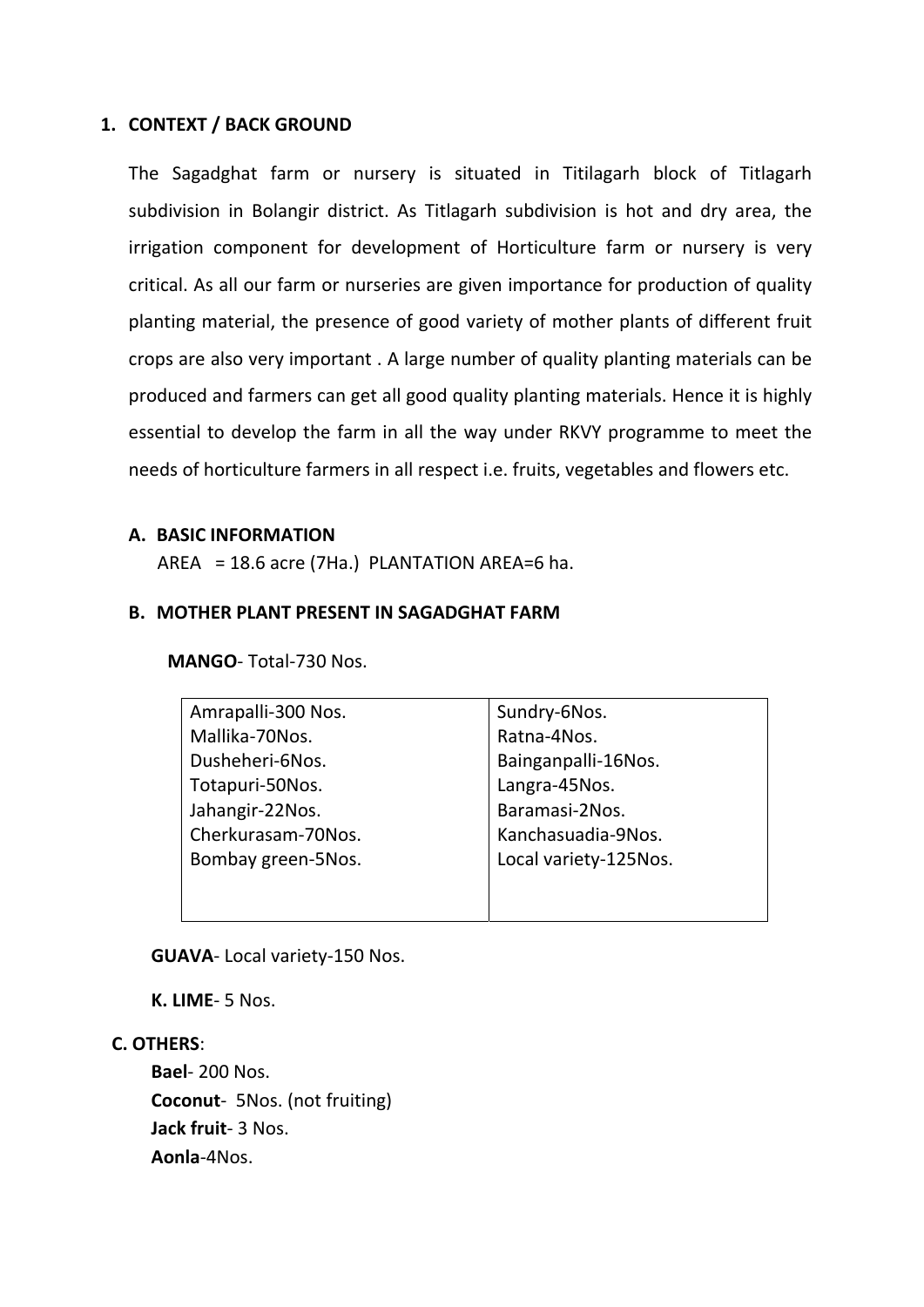# **PRESENT INFRASTRUCTURE ;‐**

- $\triangleright$  Working Shed -1 no.
- ¾ Shadenet House ‐20 MX 6 M.
- ¾ Poly House‐ 20 MX 6 M. Polythin is damaged
- ¾ Staff Quareter ‐2 nos**.**
- $\triangleright$  Barbed wire fencing -1100

## **2. PROBLEMS TO BE ADDRESSED**

Entry of wild animals like bear, cattle damaging mother plants and QPM is very common to the farm. Sometimes domestic animals like cows, goats and calves enter inside the farm from the nearby villages. Besides, during summer local people set fire in the Jungle which engulfs the orchard causing lots of damage to the farm properties. Hence the following activities are required;

- 1. No Permanent Boundry Only Barbed wire fencing is present.
- 2. SHEDNET HOUSE-Shadenet house of 120 sq.m is present but damaged. So new shade net house is required (1000 Sqm.)
- 3. POLY HOUSE‐ Polyhouse of 120 sq.m is present but requires immediate repairing .
- 4. Irrigation‐1(one) borewell is present but availability of water is less so there is need another new borewell for use in the farm for QPM production .

## **3. AIMS AND OBJECTIVE**

- $\triangleright$  To increase the quality & quantity of planting materials of Mango, Papaya, Drum stick, Kagzi lime etc. to meet the increased demand of the area.
- $\triangleright$  To protect the farm and mother plants by construction of compound wall.
- $\triangleright$  To increase the farm revenue receipts.
- $\triangleright$  To provide employment to the rural labourers and to discourage migration.

|                  | 2016-17 | 2017-18 | 2018-19 | 2019-20 |
|------------------|---------|---------|---------|---------|
| <b>MANGO</b>     | 30000   | 50000   | 50000   | 50000   |
| <b>GRAFTS</b>    |         |         |         |         |
| <b>PAPAYA</b>    | 12857   | 12857   | 12857   | 12857   |
| <b>SEEDLINGS</b> |         |         |         |         |
| <b>DRUMSTICK</b> | 1174    | 2000    | 2000    | 2000    |
| <b>SEEDLINGS</b> |         |         |         |         |
| <b>MARIGOLD</b>  | 52000   | 52000   | 52000   | 52000   |
| <b>SEEDLINGS</b> |         |         |         |         |
| <b>HYBRID</b>    | 100000  | 100000  | 100000  | 100000  |
| <b>VEGETABLE</b> |         |         |         |         |
| <b>SEEDLINGS</b> |         |         |         |         |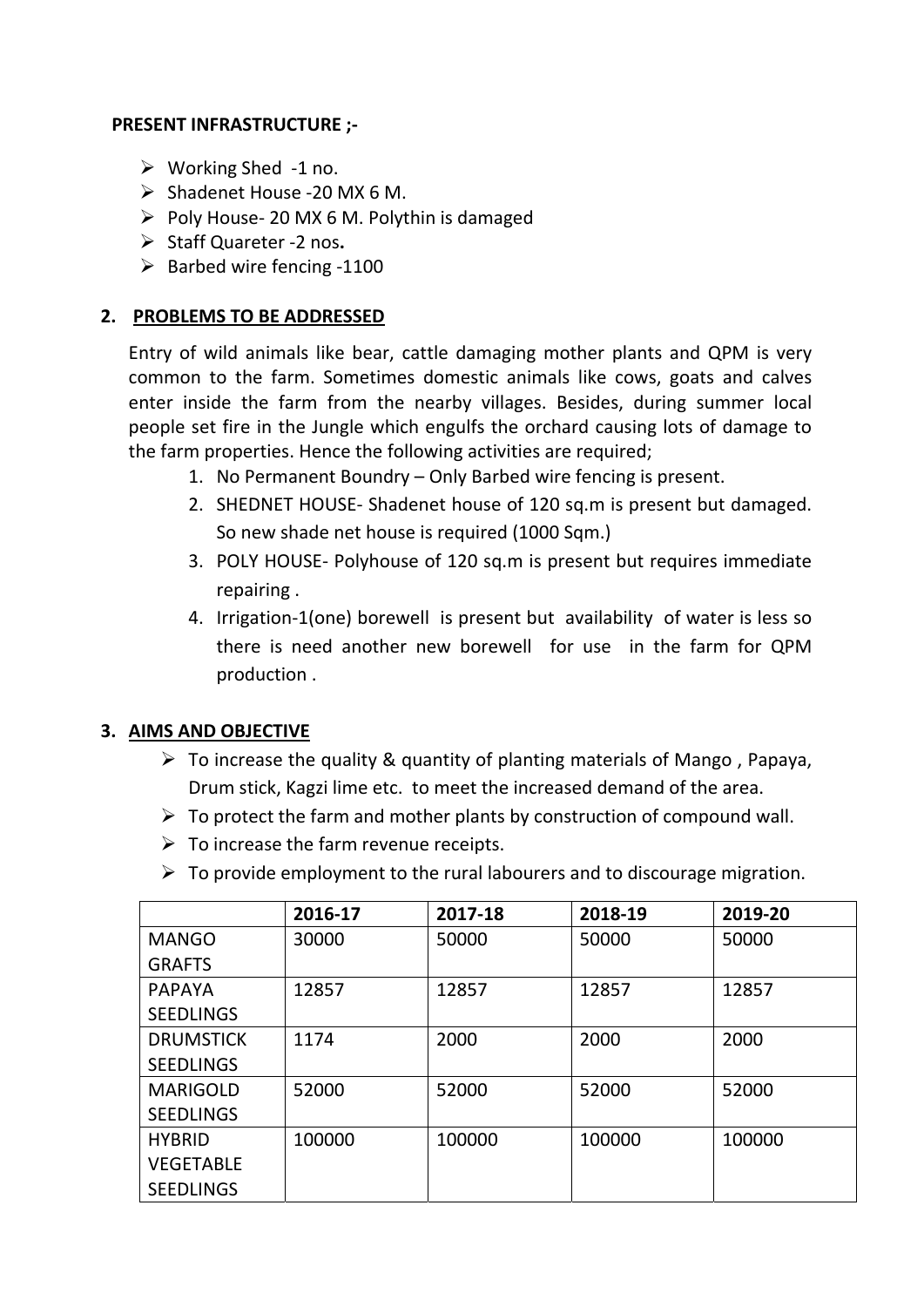## **4. STRATEGY**

- $\triangleright$  Construction of Boundary wall-1100rmt, so that the Farm can be protected from stray cattle, wild animal as well as forest fire
- $\triangleright$  Establishment of Shade Net House: It is in good condition and another shade net house of 1000 sq.m is required.
- $\triangleright$  Repairing of Poly House: It needs repair and establishment of new poly house.
- $\triangleright$  Purchase of farm implements.
- ¾ Establishment of Training centre with cemented roof of size(20'x20')
- $\triangleright$  Requirement of one new bore well for irrigation use, so that irrigation to the farm can be assured.
- $\triangleright$  Development of farm roads 700RMT.
- $\triangleright$  Construction of over head tank.

### **5. TARGET BENIFICIARY**

 All good quality planting materials covering different fruits, vegetable and flower crops will be available to local Horticulture farmers for their livelihood sustainability. Hence, this farm should be developed in phased manner to make it self sufficient to generate more and more QPMs of different fruit and vegetable etc. to meet daily needs in this subdivision.

### **6. MANAGEMENT :**

The Nursery is managed by one Horticulture Extension Worker and 2 nos. Gardener at present.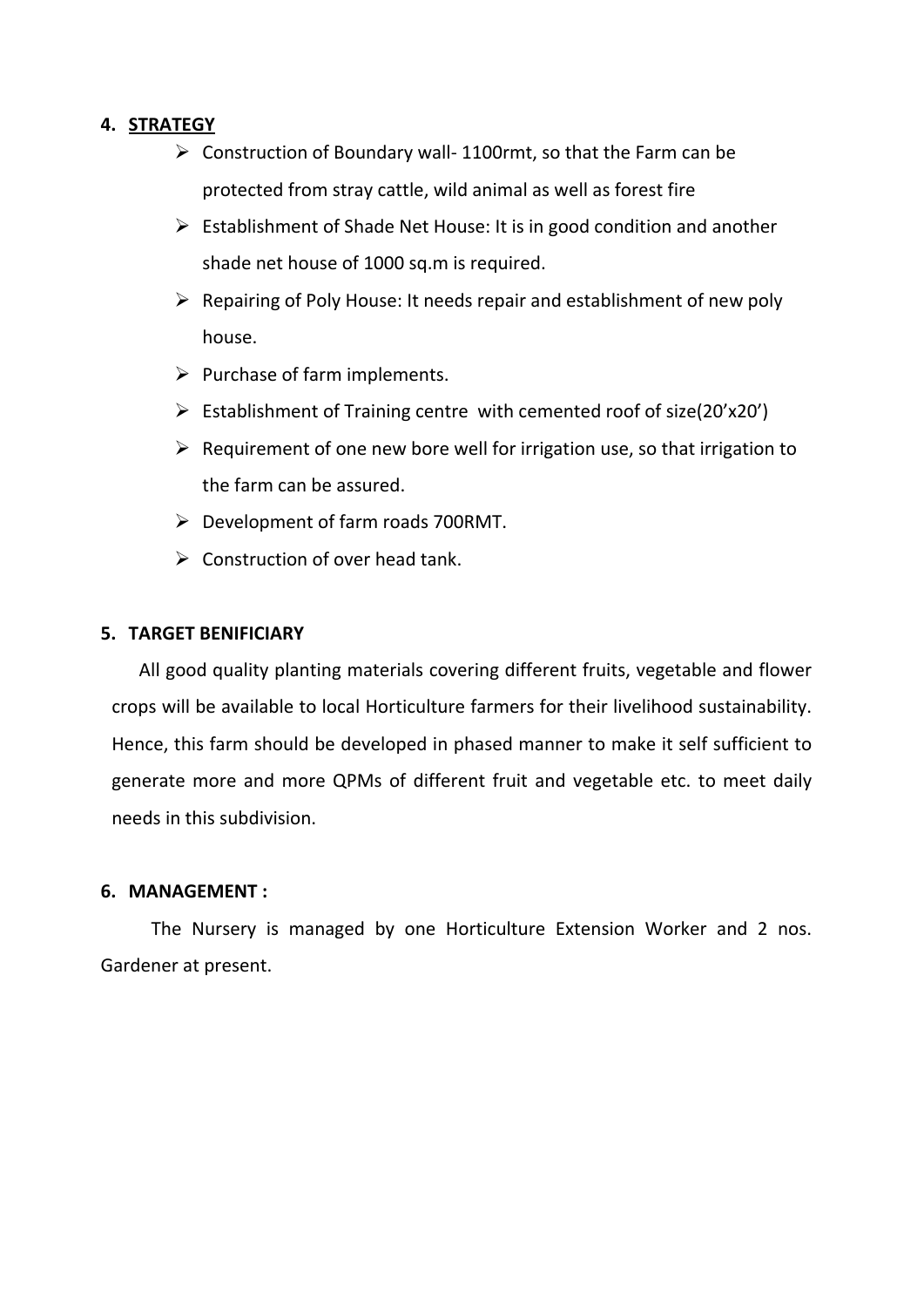## **7. FINANCE:**

| Name and address of executants |                                      | Assistant Director of Horticulture, |         |                     |
|--------------------------------|--------------------------------------|-------------------------------------|---------|---------------------|
|                                |                                      | Titilagarh                          |         |                     |
| SI.                            | <b>Proposed Work</b>                 | Qnty.                               | Cost in | Norm to be followed |
| No.                            |                                      |                                     | Lakh    |                     |
|                                |                                      |                                     | Rs.     |                     |
| $\mathbf{1}$                   | <b>Construction of Boundary Wall</b> | 1100rmt                             | 52.80   | <b>PWD</b>          |
| $\overline{2}$                 | <b>Construction Shadene House</b>    | 100 Sqm.                            | 7.10    | DGSND Regd.         |
|                                |                                      |                                     |         | Company             |
|                                |                                      |                                     |         | By DH(O)BBSR        |
| 3                              | <b>ConstructionPoly House</b>        | 500 Sqm.                            | 5.30    | <b>DO</b>           |
| 4                              | <b>Repair Poly House</b>             | 120 Sqm.                            | 1.00    | <b>DO</b>           |
| 5                              | New Bore well with motors            | LS                                  | 5.00    | As per Govt. Norm   |
| 6                              | <b>Construction Training centre</b>  | LS                                  | 10.00   | <b>PWD</b>          |
| $\overline{7}$                 | Road development (Main Road)         | 200 Rmt.                            | 5.00    | <b>PWD</b>          |
| 8                              | Road development (Sub path)          | 500 Rmt.                            | 2.00    | <b>PWD</b>          |
| 09                             | Purchases of farm implements         | LS                                  | 2.00    | DGSND / EPM /       |
|                                |                                      |                                     |         | Tender              |
| 10                             | <b>Construction Overhead tank</b>    | LS                                  | 0.50    | <b>PWD</b>          |
|                                | <b>Total</b>                         |                                     |         |                     |
|                                | Contingency (1%)                     |                                     | 0.9     |                     |
|                                | <b>G. Total</b>                      |                                     | 91.6    |                     |

**(Rupees Ninety One Lakh and Sixty thousand) only**

# **N.B: The inter componential changes can be as per requirement.**

## **8. TIME FRAME:**

All projects as above should be completed within one year on receipt of allotment except plantation work which will go for 3 years.

| Total   | :  91.60 Lakh    |
|---------|------------------|
| 2018-19 | : Rs. 81.60 Lakh |
| 2017-18 | : Rs. 10.00 Lakh |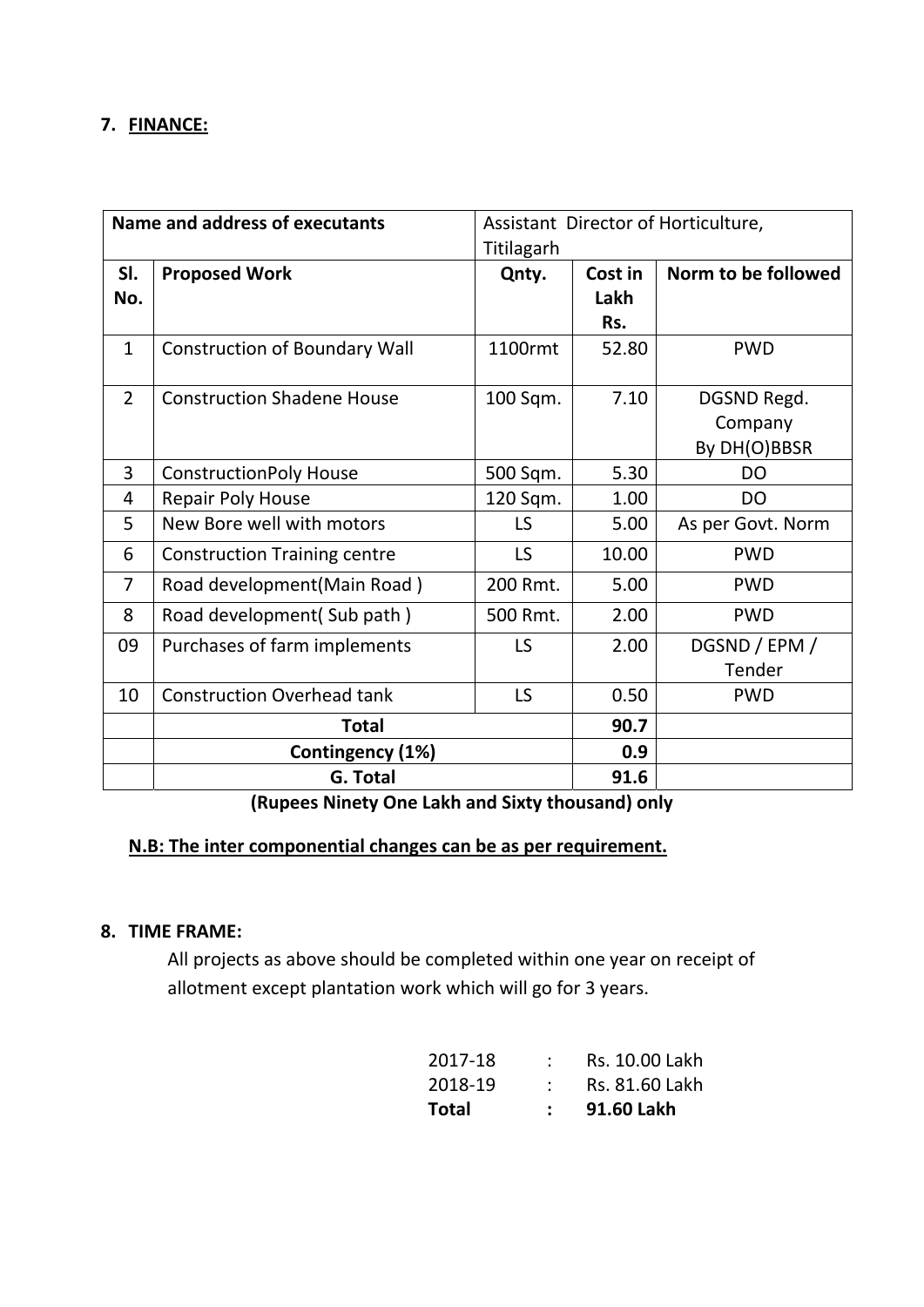# **9. COST BENEFIT ANALYSIS:**

Infrastructure development will help in increasing the QPM production capacity of the farm. The farm can be protected from damage / loss due to forest fire, stray cattle & wild animal menace. Increase in farm income out of QPM production as well as production of fruits. There will be significant improvement in Horticulture Sector in the area as well as increase in employment generation for the nearby villages.

As it is a Govt. farm and being to be used for production of quality planting materials and to be used in future , it will provide a long term benefits to the horti farmers of Titilagarh block.

# **A. Existing production of QPM, Expenditure, Sale proceed and net profit.**

**Rs. In Lakh**

| SI.<br><b>No</b> | οf<br><b>Name</b><br><b>QPM</b><br>the | Qnty.<br>produced | <b>Expenditure</b> | <b>Sell</b><br><b>Proceed</b> | <b>Net</b><br><b>Profit</b> | <b>Balance</b><br><b>of</b>  |
|------------------|----------------------------------------|-------------------|--------------------|-------------------------------|-----------------------------|------------------------------|
|                  | produced                               | during<br>2016-17 |                    |                               |                             | mango<br>graft to<br>be sold |
| 01.              | <b>Mango</b><br>graft                  | 30000             | 5.4                | 6.55392                       | 1.15392                     | 2692<br>nos.                 |

# **B. Income from Auction of Fruits in the Farm**

| Year    | Amount in Rs. |
|---------|---------------|
| 2014-15 | 0.105         |
| 2015-16 | 0.04          |
| 2016-17 | 0.29          |

- **C. Other Income please specify : Production of papaya seedling, Marigold seedling ,Vegetable seedling**
- **D. Proposed production of QPM, Expenditure, Sale proceed and net profit after execution of the project.**

| Year    | Nos. of<br>graft to be<br>produce | Expenditure @<br>Rs. 18/graft (in<br>Lakh Rs) | Sell proceed<br>@ Rs.<br>24/graft (in<br>Lakh Rs) | <b>Net Profit</b><br>(in Lakh Rs) |
|---------|-----------------------------------|-----------------------------------------------|---------------------------------------------------|-----------------------------------|
| 2019-20 | 35000                             | 6.3                                           | 8.4                                               | 2.1                               |
| 2020-21 | 40000                             | 7.2                                           | 9.6                                               | 2.4                               |
| 2021-22 | 50000                             | 9.6                                           | 12.00                                             | 3.00                              |